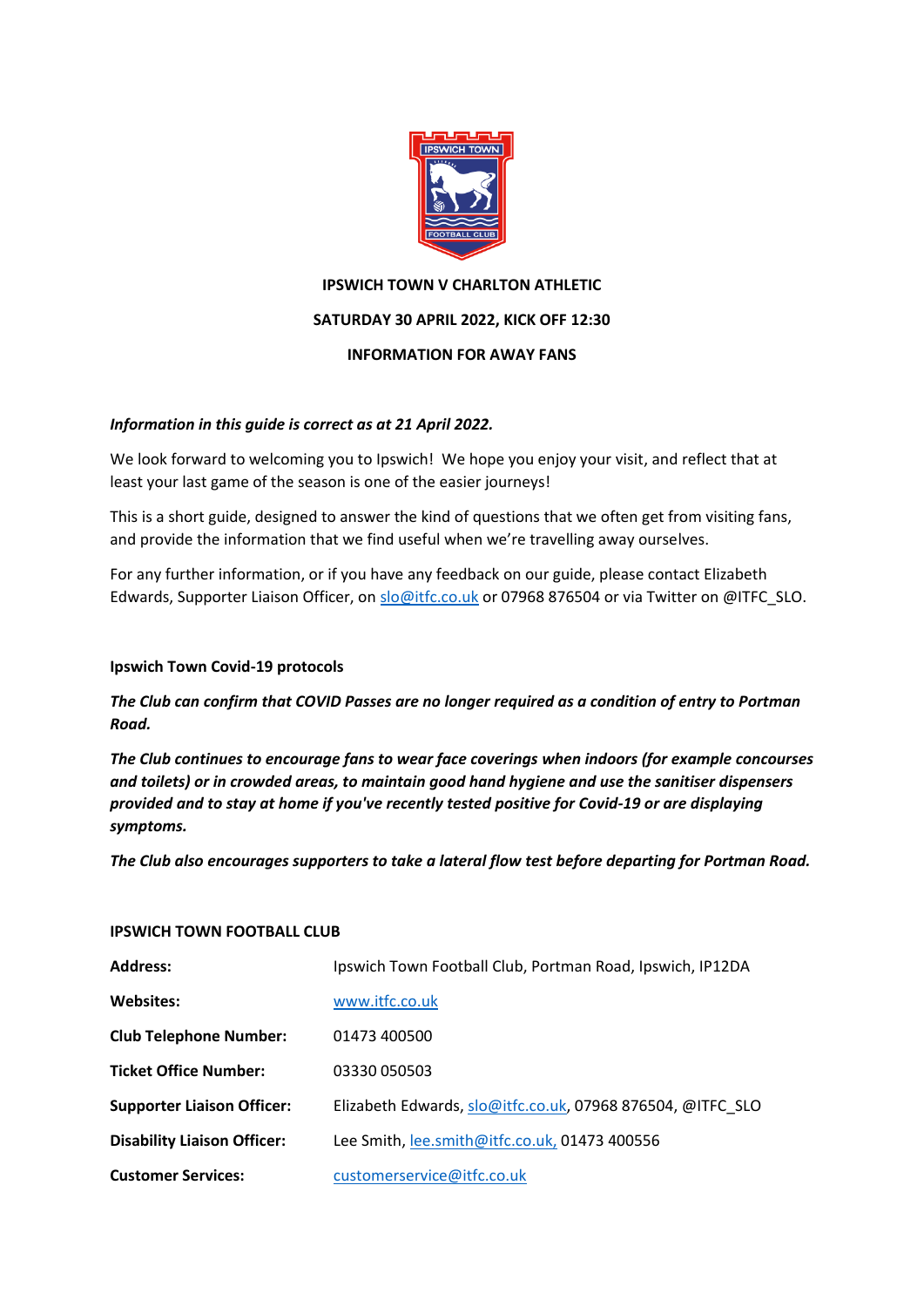#### **IF YOU HAVE AN HOUR OR TWO PRE-MATCH IN IPSWICH**

The statue of Sir Bobby Robson is on Portman Road opposite the Cobbold Stand where away fans are located. Further along the road, diagonally opposite the club shop Planet Blue, you will find the statue of club legend Kevin Beattie which was unveiled on December 18<sup>th</sup>. Diagonally opposite Kevin you will find the statue of another Town great, Sir Alf Ramsey. All three statues are the work of local sculptor Sean Hedges-Quinn.

The stadium is just a short, 5-10 minute, walk to the town centre, with shops, cafes and restaurants. The waterfront area is around a 15-minute walk from the ground, with a yachting marina and a range of cafes and restaurants. Note that the only pub that officially welcomes away fans is the Station Hotel (details below). Many pubs and bars in the town centre are strictly home fans only (more info below), whilst others are more relaxed – this does vary from match to match though. Just beyond the town centre, 15 minutes' walk from the ground, is the beautiful Christchurch Park, with a renowned art gallery within the Tudor mansion building.

If you are staying longer then more information is given at the end of this guide.

### **HOW TO GET TO THE STADIUM**

Back in 2003, we hosted an England international v Croatia. On the England fans message board, someone asked "how do I get from the station to the ground?" The response was simple: "Come out of the station and look straight ahead. The ground is the oblong structure with floodlights at each corner."

#### • *BY CAR*

The address is Portman Road, Ipswich, IP1 2DA.

It is a fairly easy drive, taking the Blackwall Tunnel and then joining the A12 all the way to Ipswich.

It is often a bit quicker to leave the A12 at the start of the M11 and then take the M25 East to rejoin the A12 (avoiding the endless sets of traffic lights after the Redbridge roundabout).

#### **The last few miles**

Sat Navs vary in their recommended route into town, but whichever way you go, it shouldn't take more than 15 minutes from the A12 to the ground.

For those without Sat Nav, once you reach the junction of the A12 and A14, just south of Ipswich, take the A1214 (London Road) for a couple of miles into town. As you approach the town centre area, there is a Sainsbury's supermarket on the left – at this point, go straight on past Sainsbury's and then almost immediately right onto West End Road. Take the first left (after about half a mile) onto Sir Alf Ramsey Way and you've arrived.

Note that the roads immediately behind the Cobbold and Sir Bobby Robson stands are closed about 90 minutes before the game, so to access the NCP car park on Portman Road you will need to continue on London Road, straight on to Handford Road and then turn right at a set of traffic lights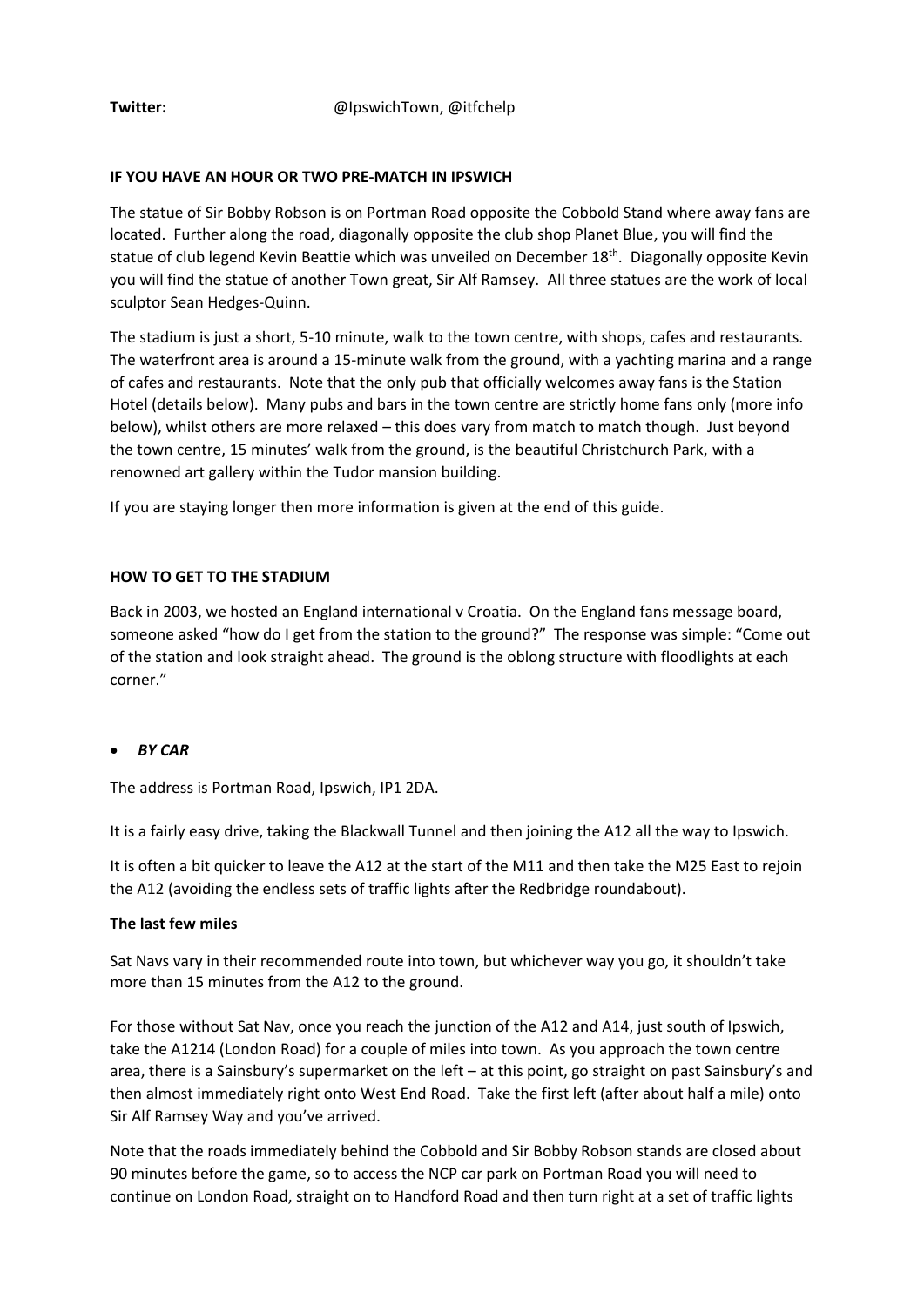onto Portman Road (if you miss the turning, just do a U-turn at the roundabout with Civic Drive, turning back onto Handford Road, then taking the first left into Portman Road).

# • *PARKING*

There is no official stadium car park, but there is parking all around the ground. The closest is a large car park on Portman Road (right by the away end, post code IP1 2BP), though we expect this to be full by 1.45pm or even earlier. There's also a large car park on West End Road (5 minutes' walk away, post code IP1 2DZ and at the railway station (less than 10 minutes, postcode IP2 8AL). The town centre is less than 10 minutes' walk, and has numerous car parks, as you'd expect. Being a town centre ground, most streets are controlled (residents only) parking, so free on-road parking tends to be at least a 20-minute walk away. As usual, the car parks nearest the ground are a bit slow to clear after the game – the further you park from the ground, the less likely you are to face lengthy traffic delays post-match. One good option is the railway station car park (it's controlled by cameras, and the pay stations are by the entrance to the station – it costs £6 all day at weekends) - exit left onto Burrell Road / Ranelagh Road (B1075), then (after about a mile) left onto the A1214 to get out to the A14.

Five car parking spaces are available for visiting disabled supporters. Spaces can be booked by contacting Ipswich Town's Disability Liaison Officer, Lee Smith, on 01473 400556. There is no charge for this parking but note that the spaces are on the opposite side of the stadium to the away turnstiles.

# • *BY COACH*

Away coaches usually park in the West End Road car park, 5 - 10 minutes' walk from the ground.

The Station Hotel (away fans pub – see below) is just a couple of minutes away – go towards the bridge over the river, at the east end of the car park, turn right and you'll find the pub the other side of the river, right opposite the railway station.

It is possible to arrange a drop-off nearer to the stadium for fans with mobility issues – please contact Ipswich Town's Disability Liaison Officer, Lee Smith, on 01473 400556 in advance of the game to arrange this.

• *BY TRAIN*

*Note 1: Note that a number of rail companies, including Greater Anglia, are operating amended services at the moment with timetables changing on a frequent basis. As such, online timetables may not reflect the actual services being offered. Please check your planned journey shortly before you travel, and be prepared to be flexible over timings.* 

# *Note 2: There are no planned engineering works on the day of the match.*

For those travelling by train, Ipswich station is only 5 to 10 minutes' walk from the ground.

Trains to Ipswich leave from London Liverpool Street. Fast trains, which take around 1 hour 5 minutes to 1 hour 10 minutes, run at 00 and 30 minutes past the hour with a slower train (one hour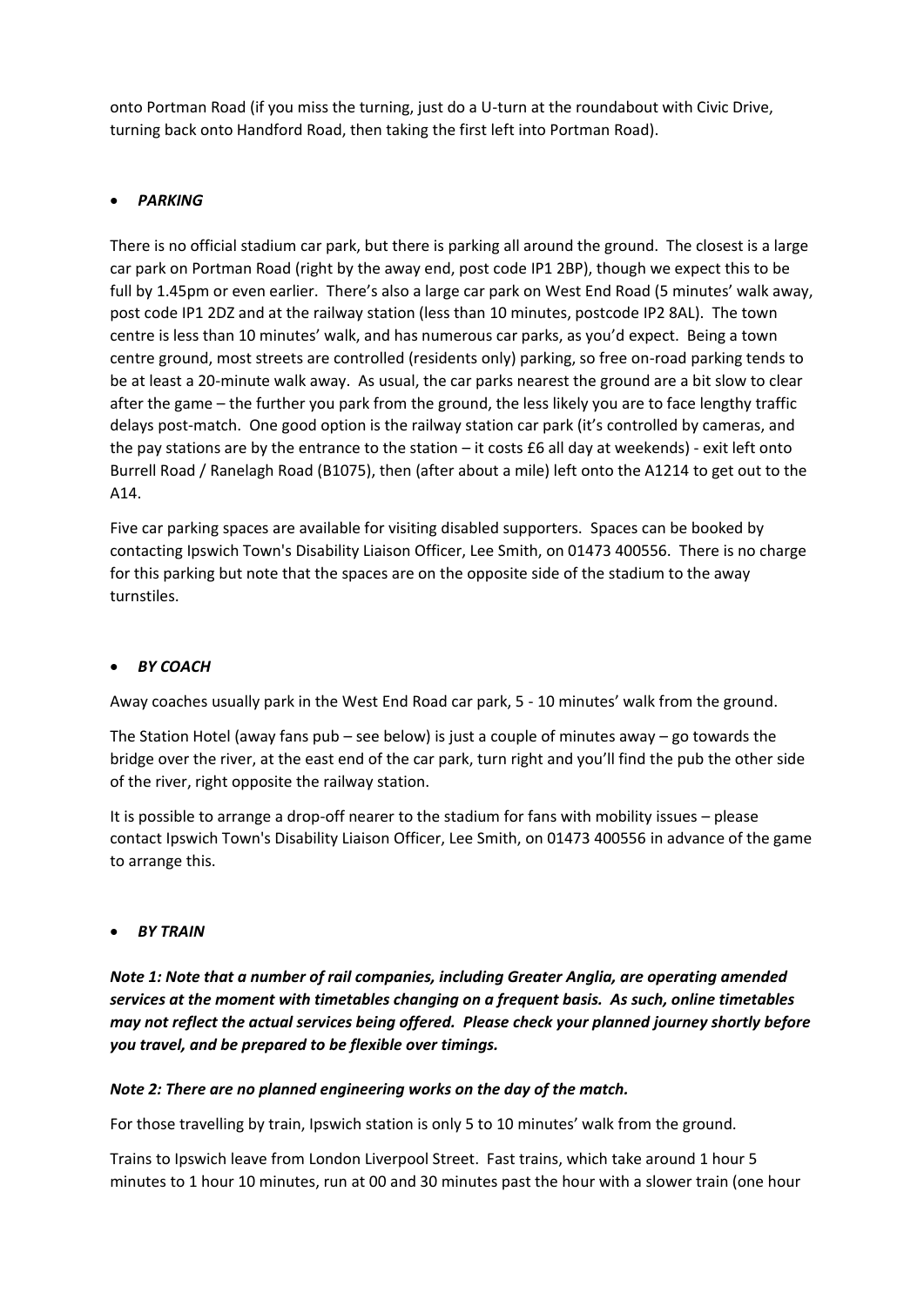22 minutes) running at 02 minutes past the hour. Most, but not all, trains stop at Stratford, which connects to the Charlton area via the Jubilee Line and DLR – this may provide some of you with a quicker and easier journey.

After the game there are trains to London at 14:41, 14:52 (slower train) and 15:10 (etc). The last train to London leaves Ipswich at 22:41.

Whatever your travel plans, it's worth checking [www.greateranglia.co.uk](http://www.greateranglia.co.uk/) for updated times and any late changes. There are ticket checks on all mainline trains and ticket barriers at Ipswich.

There are ticket checks on all mainline trains and ticket barriers at Ipswich.

### **OFFICIAL AWAY PUB**

The Station Hotel (formerly the Riverside Hotel) is opposite the station, and is the official away pub. It has a garden and TV screens, and up to four beers on handpump, mostly from the Greene King stable.

Most pubs immediately around the ground are for home fans only, and few pubs around the town, if any, will welcome groups of away fans, especially wearing away team colours. As always, couples, families and older people will find it a bit easier to slip into a town centre pub for a quiet beer or two. Note that, on a match-by-match basis, police may designate other pubs in the town centre as home fans only. This is more likely nowadays as there have been a number of pub closures in the immediate area around the stadium. In practice, the smaller and the friendlier the away following, the easier it is to enjoy our many great pubs on a matchday.

There is a FanZone marquee and entertainment zone at the stadium, but this is strictly open to home fans only. There are ticket checks at the door.

#### **NEED CASH?**

The nearest cash machines to the stadium are a 5-10 minute walk away, (a) at the railway station, (b) at the Cardinal Park leisure facility (which has a number of chain restaurants, plus a KFC and a McDonalds), and (c) throughout the town centre.

#### **STADIUM**

#### • *MATCHDAY PROGRAMME*

The 68-page matchday programme, priced at £3.50, can be purchased outside the stadium from the blue, tardis-like kiosks. Programmes are not for sale inside the ground.

#### • *SECURITY*

As at most away grounds, you can expect to be searched prior to entering the ground. Ipswich Town also uses a trained search dog and some stewards now wear body cameras.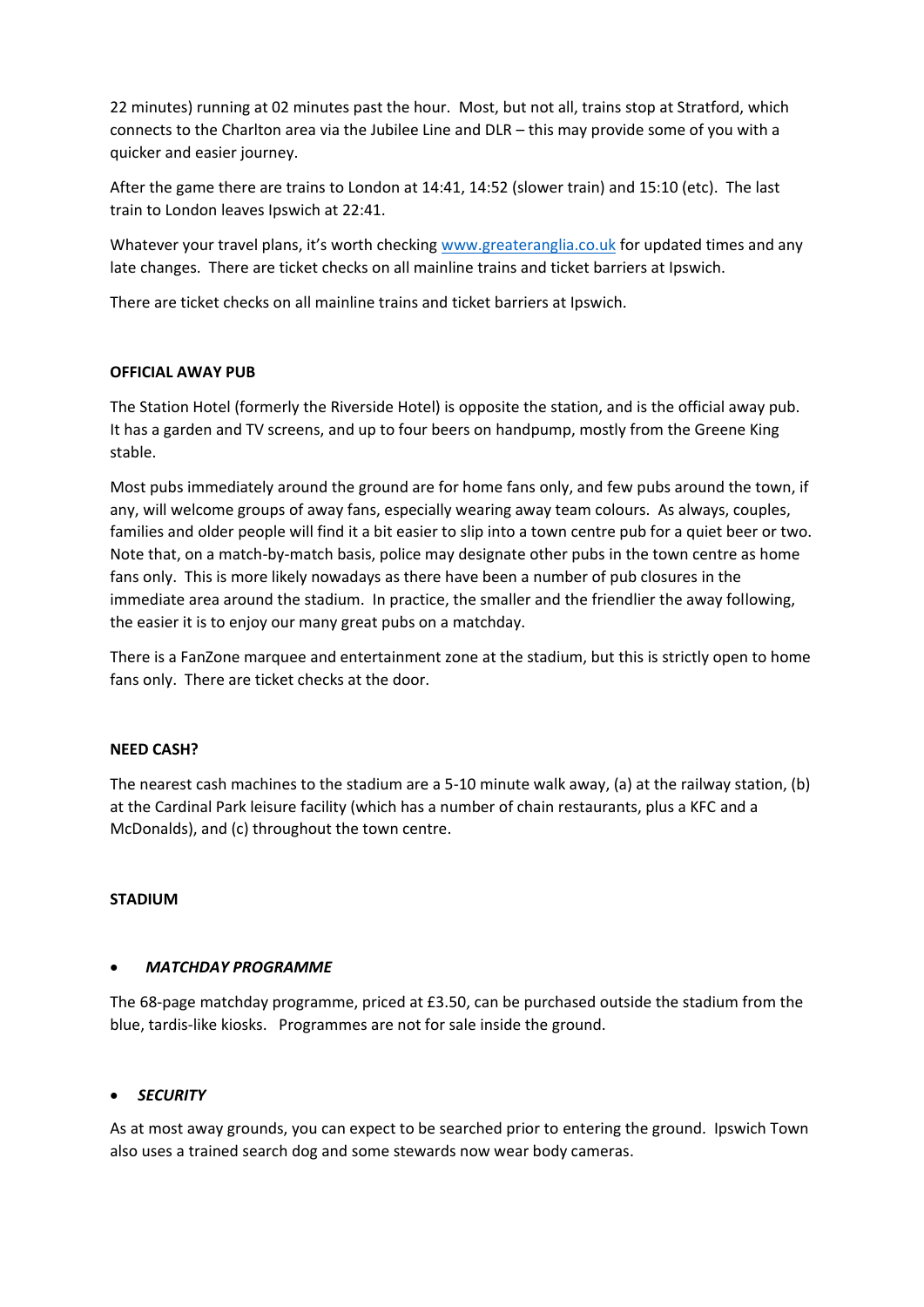# • *BAGS*

Large bags will not be permitted to be taken into the stadium. By way of guidance, nothing larger than a standard carrier bag will be allowed. There are no facilities to leave bags.

### • *SEATING*

Portman Road is a traditional ground, with 4 separate stands. The away end is blocks V1 and V2 of the Cobbold Stand. This gives you a good side-stand upper-tier view of the action, though it is an older stand, celebrating its  $50<sup>th</sup>$  birthday this season.

Ambulant disabled fans, who require limited stepped access, will be seated within block S of the lower tier of the Cobbold Stand – this is an away fans block. Accessible toilets are on the concourse of the lower tier. Ambulant disabled supporters wishing to sit in the upper tier can do so but please note that there is no lift access or accessible toilet facility in this area.

As we do not have wheelchair spaces in the Cobbold Stand, wheelchair users are located with home fans in the Magnus Group West Stand. Four spaces are available.

#### • *TICKETING*

Note that this fixture is all ticket for away fans, with no sales on the day.

Adult tickets are priced at £27.00 for block V1/V2 in the upper tier of the Cobbold Stand. Adult tickets for ambulant disabled fans (block S, Cobbold Stand) are priced at £23.00 with adult tickets for wheelchair users (Magnus Group West Stand) priced at £18.50. These tickets include a carer.

Concession prices are available in all areas for Seniors over 65, under 23s and under 19s. Ambulant disabled supporters wanting to go in the upper tier pay the block V1/V2 price.

The away ticket office in Portman Road (next to the away turnstiles) will be open on matchday to deal with any queries.

#### • *HUNGRY OR THIRSTY?*

Note that all kiosks are cashless. Card and contactless will be accepted.

Food and drink facilities are what you'd expect (pies, burgers, confectionery etc). Alcohol availability in the away end is determined on a match-by-match basis. We will advise your SLO as soon as we have the relevant information. Food and drink (alcohol if available) prices are as follows:

| <b>Bar Prices</b>                  |                |
|------------------------------------|----------------|
| Steak & Ale Pie<br>Chicken Ham Pie | £4.40<br>£4.40 |
| Chicken Balti Pie                  | £4.40          |
| Vegetarian (Butterbean) Pie        | £4.40          |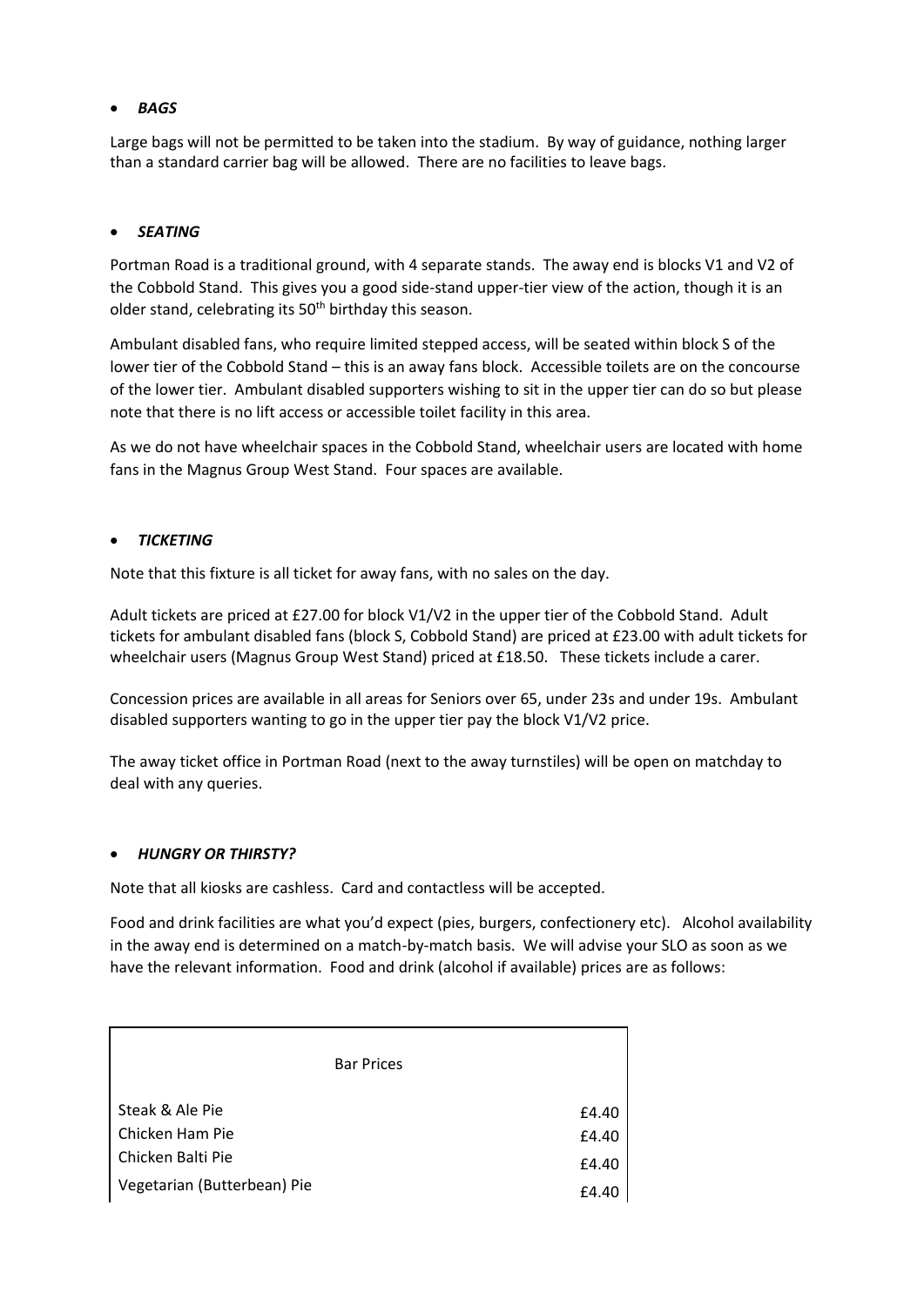| Sausage Rolls and Vegan Sausage Rolls          |       |
|------------------------------------------------|-------|
| <b>Burgers</b>                                 |       |
|                                                |       |
| Wine 187ml                                     | £4.80 |
| Gin & Tonic, Vodka & Coke mixer cans           |       |
| Carling PET, IPA Cans and Stowford Press Cider |       |
|                                                |       |
| Soft Drinks 500ml                              | £2.50 |
| <b>Hot Drinks</b>                              | £2.50 |
| Water 500ml                                    |       |
| Capri Sun 200ml                                |       |
|                                                |       |
| Grab Bags                                      | £3.30 |
| Chocolate Bar                                  |       |
|                                                |       |

### • *SMOKING POLICY*

Portman Road is a no smoking stadium. This includes e-cigarettes. Anyone found smoking will be ejected from the ground. For anyone considering leaving the stadium, note that no re-admission to the ground is permitted.

#### • *FLAGS/BANNERS*

Subject to space, flags and banners are allowed in the away end. These will need to be fire certificated. For questions relating to this contact Neil McCluskey on [neil.mccluskey@itfc.co.uk.](mailto:neil.mccluskey@itfc.co.uk)

#### • *MUSICAL INSTRUMENTS AND SELFIE STICKS*

Musical instruments and selfie sticks are not allowed in the away end.

# • *PYROTECHNICS*

As with all grounds and to comply with legislation, the use of pyrotechnics or even trying to get them into the stadium is a criminal offence and will not be tolerated.

#### • *PUSHCHAIRS*

Pushchairs are not allowed into the stadium. No storage is available so they will need to be left in your car.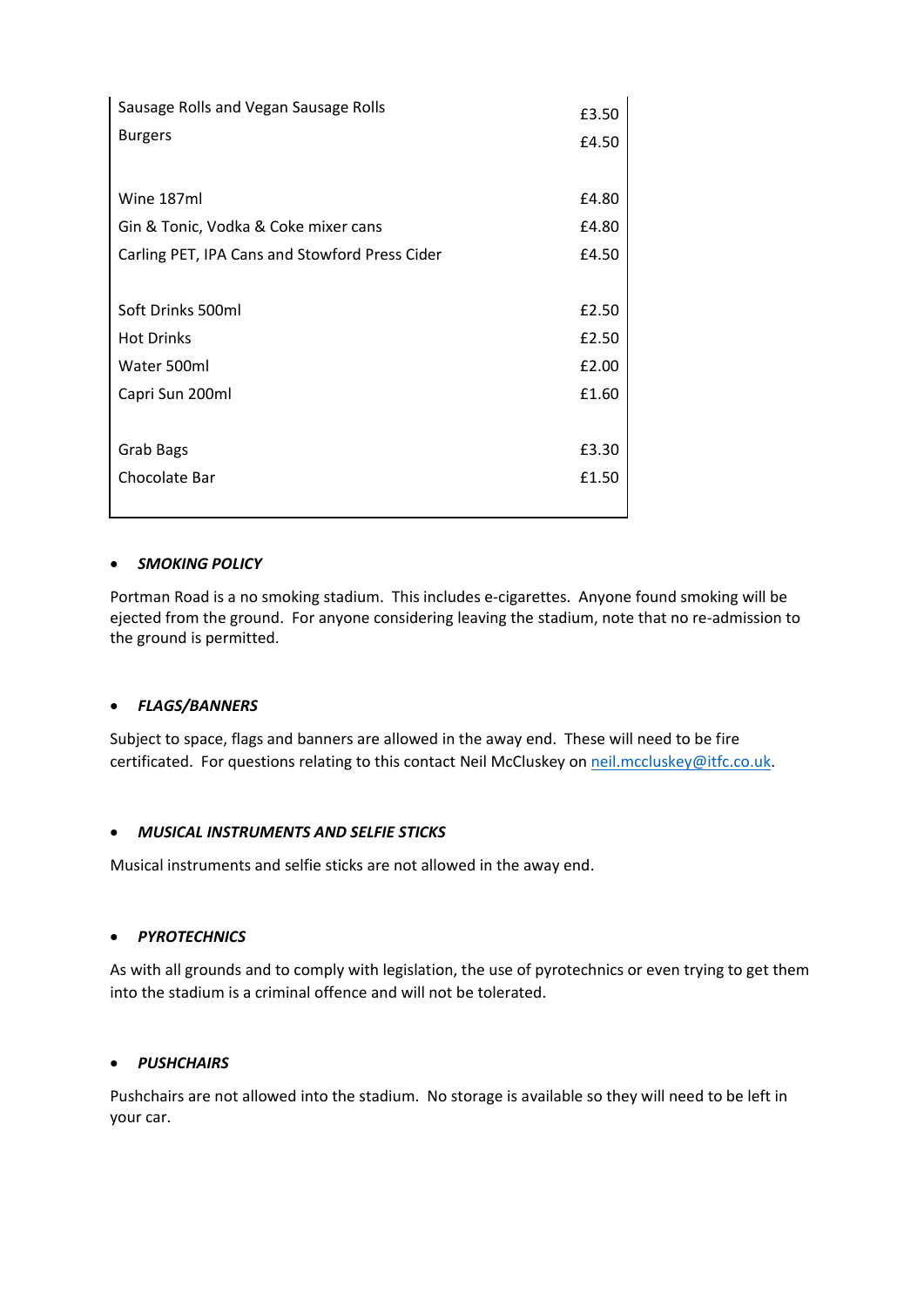#### **DISABLED FANS**

The Club has 10 radio headsets available to supporters with visual impairments ran through Soccer Sight, who provide dedicated descriptive commentary allowing the supporter to sit anywhere in the stadium.

If you would like to reserve headsets or you have any special requirements please contact Ipswich's Disability Liaison Officer Lee Smith on [lee.smith@itfc.co.uk](mailto:lee.smith@itfc.co.uk) or 01473 400556.

#### **STAMP IT OUT**

*Racism or discrimination of any form is not OK, 'Not Today or Any Day' and supporters are reminded that instances of discriminatory or prejudiced behaviour will not be tolerated at any EFL game.*



Ipswich Town Football Club takes a zero-tolerance stance on any form of racial, homophobic or prejudiced behaviour. Supporters can report any incident instantly that they feel needs attention by texting the anonymous 'Stamp it Out' number on 07834 439429 (standard text rate applies). All reports will be handled in the strictest confidence.

You can also report any discrimination or anti-social behaviour to Kick it Out using the Kick It Out app which is available to download from the App Store or Google Play, or via: Facebook /kickitoutofficial; Twitter @kickitout; email info@kickitout.org; phone 0800 169 9414.

Alternatively, our customer services can be contacted on [customerservice@itfc.co.uk.](mailto:customerservice@itfc.co.uk)

#### **IF YOU'RE SPENDING A BIT MORE TIME IN IPSWICH…**

#### **HOTELS**

Ipswich has numerous hotels, many at the budget end of the market, within a comfortable walk from the ground. Of the chains, the nearest are the Novotel and Penta hotels (5 mins), with the Premier Inn and Travelodge around 10-15 mins from the ground in the harbourside area and a newish lodge at the Mermaid pub (Marstons), also about a 10-minute walk. For a more upmarket option, the Salthouse Harbour Hotel is on the harbourside, and Milsoms (Kesgrave) is in a country house setting on the eastern edge of Ipswich. The Railway at Westerfield is about 2 miles out of town, but is a lovely traditional pub with great food and frequent trains that get you to Ipswich station in just a few minutes.

(There are many other hotels in and around Ipswich – we have no connection with these listed, but suggest them for convenience as they are mostly close to the ground and have been well spoken of by many fans).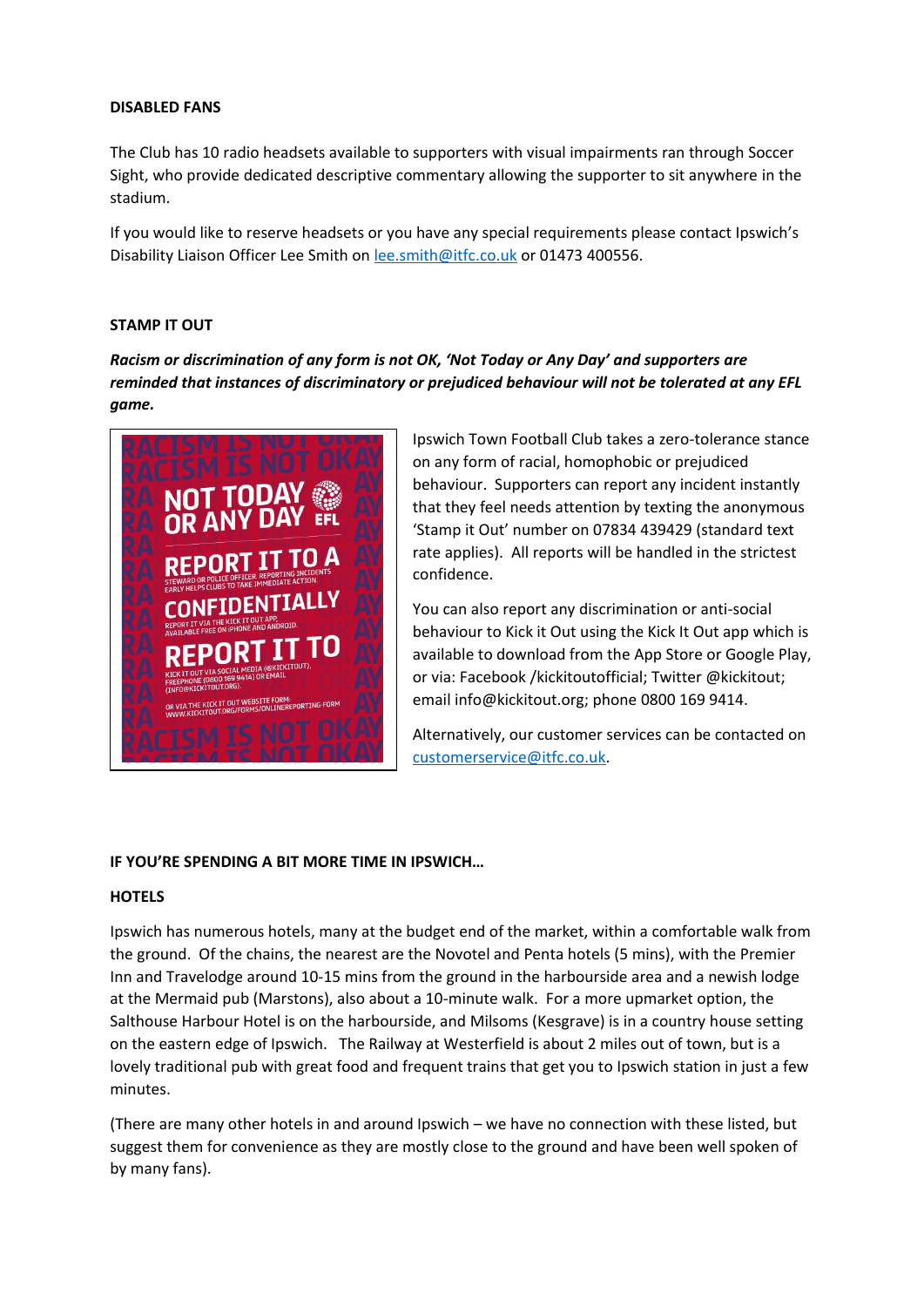# Hotel weblinks:

<https://www.salthouseharbour.co.uk/>

<https://www.milsomhotels.com/kesgrave-hall/>

<http://www.novotel.com/gb/hotel-0995-novotel-ipswich-centre/index.shtml>

<https://www.pentahotels.com/en/hotels/ipswich/hotel-information/>

<https://www.travelodge.co.uk/uk/hotels-in-ipswich>

[http://www.premierinn.com/gb/en/hotels/england/suffolk/ipswich/ipswich-town-centre](http://www.premierinn.com/gb/en/hotels/england/suffolk/ipswich/ipswich-town-centre-quayside.html)[quayside.html](http://www.premierinn.com/gb/en/hotels/england/suffolk/ipswich/ipswich-town-centre-quayside.html)

<http://www.marstonsinns.co.uk/inns/mermaid-ipswich>

<https://www.therailwaywesterfield.co.uk/>

### **LOCAL ATTRACTIONS**

There is so much to do in and around Ipswich, making it ideal for a short break.

Local attractions include:

- Harbourside and marina, with numerous restaurants, cafes and bars
- Town centre, with many independent stores dotted around a fairly compact area
- New Wolsey Theatre, one of the UK's leading regional theatres, with a year-round programme of great plays and shows, including their own productions and national tours. Their rock n roll panto runs from early December to early February, and is simply unmissable – even, or especially, if you don't "do" conventional pantos.
- Christchurch Park, Mansion and Gallery a huge, 70-acre park just north of the town centre, including a Tudor mansion which houses a renowned (and free) art gallery (with a permanent display of local artist John Constable)
- Pubs selling a wide range of locally-brewed real ales, including the Fat Cat, Dove Street Inn, Woolpack, Greyhound, St Judes Tavern, Arcade Street Tavern, Three Wise Monkeys, Thomas Wolsey (strictly home fans on a matchday), Spread Eagle, Lord Nelson and Briarbank Brewery. Of these, the Dove and St Judes have their own-brewed beers amongst a wider range, whilst the Briarbank is a microbrewery with a wide range of its own ales.
- Felixstowe is just 15 miles (15 minutes, via the A14) away to the east, and is both a traditional seaside resort (there's a pier and the promenade stretches for a couple of miles) and major container port, which includes a fantastic viewing point, where you can see shipping movements and the loading / unloading of the world's largest container ships.
- The Orwell Bridge carries the A14 over the river to Felixstowe, and is an impressive sight from below. You get to it off the A137, which is a mile or so east of the A12/A14 junction (turn towards Ipswich, down the hill, and then turn right at the first roundabout towards Shotley). The road under the Orwell Bridge then meanders for a few miles past Pin Mill (the Butt & Oyster is a lovely old waterside inn) and onto Shotley, which has loads of yachts and great views of the ports of Felixstowe and Harwich.
- The historic little town of Woodbridge is just a few miles from Ipswich, with a tide mill, lots of little boutiques, some fine pubs, and an Adnams Wine and Beer store (next to the station).
- Just a bit further up the coast you'll find the beautiful seaside town of Aldeburgh with its famous fish & chip shop (it's the one at the south end of the High Street, with the big queue outside), as